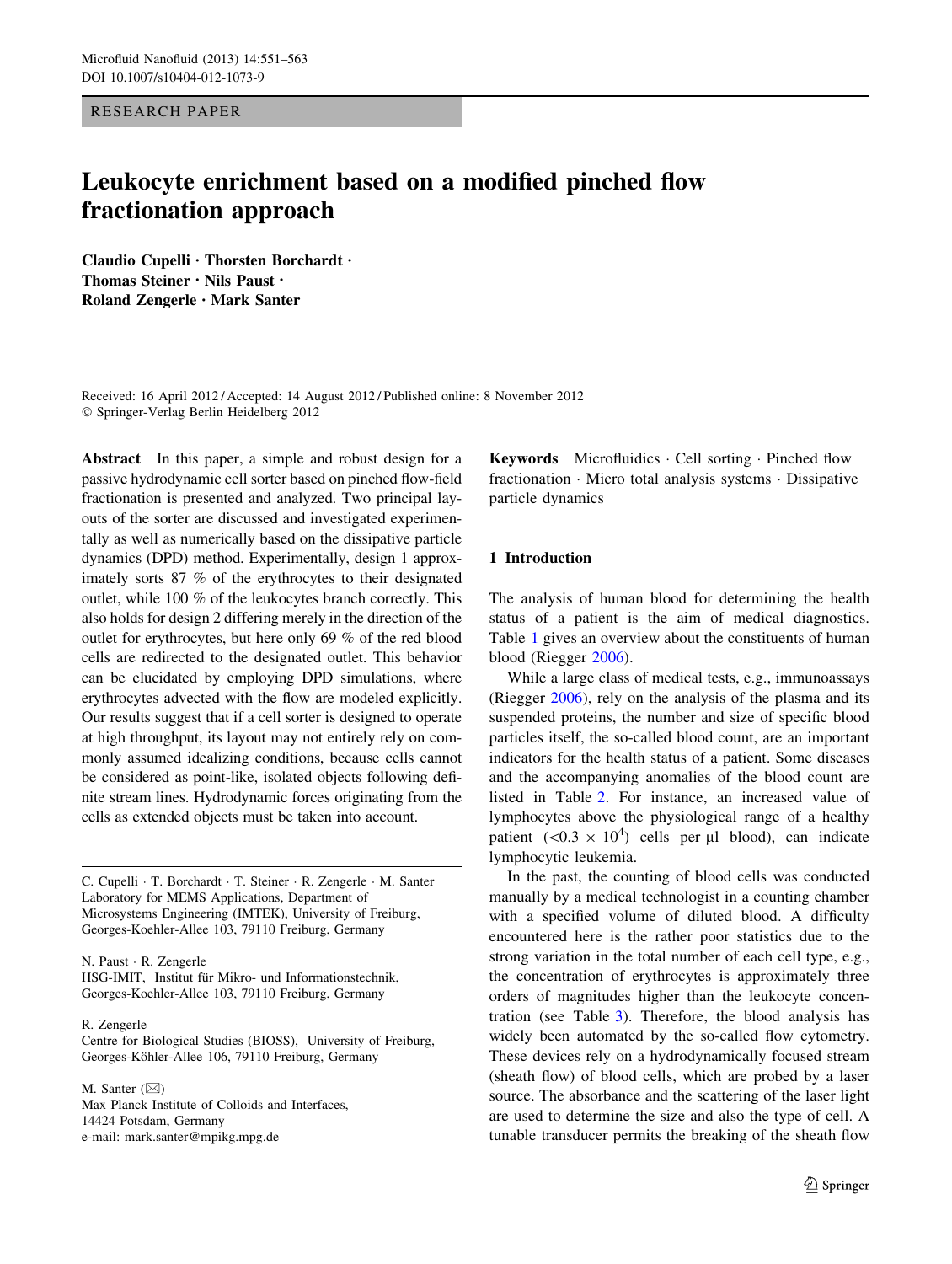<span id="page-1-0"></span>Table 1 Blood constituents and the total volume fraction (TVF) within human whole blood (Riegger [2006\)](#page-11-0)

| <b>Blood</b> constituents | TVF $(\% )$ | $RVF$ $(\%)$  |
|---------------------------|-------------|---------------|
| Plasma                    | $45 - 65$   |               |
| Water                     |             | $90.2 - 92.2$ |
| Electrolytes              |             | $\approx$ 1   |
| Proteins                  |             | $6 - 8$       |
| Others                    |             | $\approx$ 1   |
| Cells                     | $35 - 55$   |               |
|                           |             |               |

The right column gives the relative volume fraction (RVF) within the plasma and serum, respectively

Table 2 Anomalies of the blood count as indicator for different diseases according to Riegger ([2006\)](#page-11-0)

| Parameter          | Increased value      |  |
|--------------------|----------------------|--|
| Erythrocytes       | Tolycythemia         |  |
| Hematocrit         | EPO doping           |  |
| <b>Neutrophils</b> | Bacterial infection  |  |
| Lymphocytes        | Lymphocytic leukemia |  |
| Monocytes          | Bacterial infection  |  |
| Eosinophil         | Parasitic infection  |  |

Table 3 Dimensions and concentration of erythrocytes and some selected leukocyte-cell types in human whole blood

| Cell type    | Cell size $(\mu m)$       | Cells/µl                  |
|--------------|---------------------------|---------------------------|
| Erythrocytes | $8$ (width), $2$ (height) | $4.4 - 5.5 \times 10^6$   |
| Neutrophil   | $\approx 10-12$           | $0.26 - 0.72 \times 10^4$ |
| Eosinophil   | $\approx$ 12-17           | $0.16 - 0.44 \times 10^3$ |
| Lymphocytes  | $\approx$ 7-8             | $0.1 - 0.28 \times 10^4$  |

The shape of the leukocytes listed is a good approximation to a sphere (Young et al. [2006\)](#page-11-0)

into single droplets, each of which contains a single cell (Howard [2003](#page-11-0)). After charging these droplets, they can be separated by rather sophisticated electronics. A further enhancement of this technique are the so-called fluorescence activated cell sorting (FACS) devices, which additionally use a fluorescence signal (of previously labeled) cells.

Thus, nowadays flow cytometry has become a powerful tool for accurate scientific and clinical studies. Up to thousands of cells can be addressed per second. Although professional flow cytometers are highly advanced devices that can often be operated only by specially trained personnel, the basic principle of operation is quite simple. Hydrodynamic focusing relies on a converging flow that extrudes the cell suspension along narrowing streamlines. This can also be implemented on microfluidic and lab-ona-chip devices, to provide solutions for cell sorting and cell separation for new types of applications, where only rather small amounts of liquid are handled and automated analysis is of importance. A lab-on-chip system can easily be integrated into a compact microscopy or fluorescence reader setup. This renders it particularly interesting for point-of-care applications: a portable diagnostic systems is designed to consist of two parts, a (disposable) lab-on-chip, microfluidic system and a processing unit with integrated analysis, such as the lab-on-CD (Riegger [2006](#page-11-0)). The functionality of the microfluidic solution on a chip certainly must lack the powerful active controls of a laboratory scale flow cytometer, as it is designed to work passively. However, many useful tasks could be carried out such as pre-concentrating cells or identifying coarse anomalies of the blood count.

A promising microfluidic concept for sorting cells is based on the so-called pinched flow-field fractionation. It consists of two steps: the first is similar to the hydrodynamic focusing in flow cytometry: the fluid stream carrying cells is focused, but in addition pinched against the wall of a microfluidic channel. In this way, cells are forced to line up and flow in a sheet or train very close to the wall such that their size determines how far from the wall their center of mass is placed. The second element is the fractionation of the flow field. Various outlet channels connect to the main channel with cells aligned to the wall. Fluidic resistances are designed such that particles of different sizes are sorted by branching the (virtual) streamlines they follow into different outlet channels. Yamada et al. [\(2004](#page-12-0)), Yamada and Seki ([2005,](#page-12-0) [2006\)](#page-12-0) and Takagi et al. ([2005\)](#page-11-0) and others were able to show that, in principle, a remarkably high separation efficiency could be achieved. Their work seems to indicate though, that a rather elaborate design is required together with careful fabrication. In principle, cell separation by pinched flow-field fractionation can be accomplished with a very simple design. In this work, we explore the minimal design necessary for building a cell sorter for leukocyte pre-concentration, experimentally as well as with simulation techniques. We fabricate and analyze two different layouts, each comprising a rather short pinch region for cell alignment, immediately followed by two outlets separating off red and white blood cells, see Fig. [1](#page-2-0) for a schematic picture. The channel dimensions are rather large throughout to avoid clogging (e.g., by air bubbles, when priming the device with isotonic NaCl solution), to enhance throughput, but also to allow for a variety of fabrication technologies: such a device will almost certainly be designed to be disposable; a rather cheap and simple fabrication technique is called for. Although we can show that the use of such a reduced and robust design is very promising, we find that the hydrodynamic analysis of the device with respect to possible optimization is rather difficult. In particular, the ideal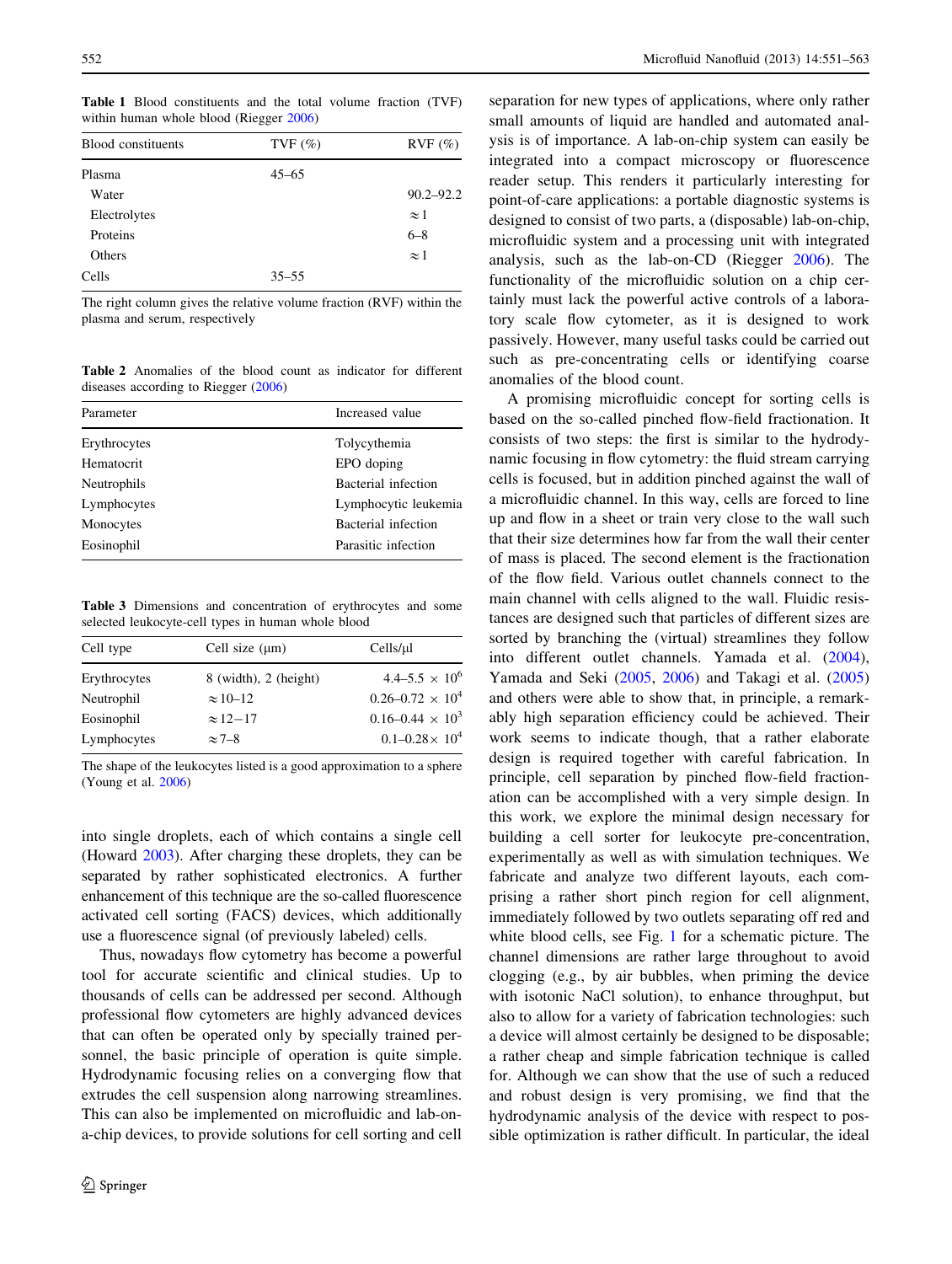<span id="page-2-0"></span>

Fig. 1 Hydrodynamic cell sorter used to separate leukocytes (white spheres) and erythrocytes (red plates). a Design 1 and b design 2. In a first step, all cells are aligned to the wall by focusing the stream through inlet 1 to a width  $x_p$ . The final position of the center of mass relative to the distribution of streamlines close to the outlets depends on the size (and orientation) of the particles but also how they are oriented during the pinch. Many of the erythrocytes may be contained in a flow corridor of width  $x_{sep}$  smaller than  $x_p$ . Setting the amount of liquid leaving through outlet  $2$  in  $\bf{b}$  (for instance) appropriately can be used to specifically redirect this flow corridor to outlet 2 (color figure online)

dimensioning based on calculating flow rates and determining the direction of streamlines must be supplemented by further aspects that hinge on the explicit dynamics of RBCs in a certain flow geometry. For instance, several hydrodynamic effects originating from the finite extension of the cells and the proximity to a channel wall can lead to the so-called lift forces and to migration across streamlines (Tokarev et al. [2011;](#page-11-0) Di Carlo et al. [2007](#page-11-0)).

A series of approaches have been proposed to represent this complicated fluid dynamics problem numerically, whereby the response of the flow field on a dynamically varying shape of an immersed object must be accounted for. Pozrikidis ([2003\)](#page-11-0) has studied RBC membrane deformations with a semi-analytical model, whereas Liu and Liu [\(2006](#page-11-0)) have carried out a challenging finite-element-analysis of a stack of RBCs in fluid flow. Some of the problems in meshing this fluid dynamics problems can be overcome by stochastic-mesoscopic descriptions (Sun et al. [2003](#page-11-0)) or off-lattice models (Noguchi and Gompper [2005](#page-11-0)), allowing to represent drastically changing cell shapes as well. In this respect, fluid particle models are particularly promising, as they allow for a rather simple implementation within Molecular Dynamics schemes and at the same time are sufficiently versatile to represent complex situations involving solid boundaries, fluid flow and advected objects "under one wing". Yuen and co-workers studied columnar stacking of RBCs, employing a fairly detailed representation of all relevant objects (Boryczko et al. [2003a](#page-11-0), [2004](#page-11-0)). Recently, a hybrid approach using a grid representation of the membrane and a fluid particle representation of the blood plasma has been suggested (Fedosov et al. [2010a](#page-11-0), [b\)](#page-11-0)

that allows to represent the interplay of bending rigidity, shape deformation fluid flow on the adhesion dynamics of a RBC to the cell wall. In our case, we have to search for a compromise between detail of description and the required extent of system to be simulated. For this reason, we shall employ the dissipative particle dynamics (DPD) in the spirit as presented by Steiner et al.  $(2009)$  $(2009)$ .

This work is organized as follows. In Sect. 2, the basic design and work principle as well as a classical dimensioning are introduced, assuming that cells can be treated as point-like objects following definite streamlines. Subsequently, in Sect. [3,](#page-3-0) the technology used for manufacturing the microfluidic structures as well as the experimental setup is presented. Section [4](#page-4-0) summarizes the experimental results on cell separation that are in turn further elucidated by a simulation analysis based on the DPD approach. In Sect. [5](#page-8-0), we briefly discuss possible hydrodynamic forces that could lead to migration across streamlines and their influence on the characteristics of the sorter.

## 2 Dimensioning of the cell sorter

Figure 1a illustrates the device geometry and operating principle of the particle sorter. The incoming, cell-laden fluid stream through inlet 1 is pinched along the channel wall. If one approximately thinks of all cells following a definite streamline with their center of masses, one sees that the spherically shaped leukocytes with the smallest radius  $\geq$ [3](#page-1-0).5 µm (lymphocytes, cmp. Table 3) must leave their original streamline emanating from inlet 1 and now follow a different one belonging to the stream of inlet 2 if the stream from inlet 1 can be focused up to a distance  $x_p$  $<$  3.5 µm from the channel wall. This way, the cells can be sorted through the branching outlets. The ratio of leukocyte enrichment (separation efficiency) is defined as:

$$
E = \frac{\text{Concentration of extracted target cells}}{\text{Initial concentration of target cells}},\tag{1}
$$

which should be larger than unity  $(E>1)$ , since a concentration of the target cells is desired. A high separation efficiency requires an accurate dimensioning which means that the streamlines of the target cells leave the device through outlet 2, while smaller erythrocytes leave the system (due to their small vertical extension) through outlet 1, see Fig. 1a for design 1. If the erythrocytes align parallel to the wall such that their center of mass is very close to it  $(\approx 1 \mu m)$ , then one can achieve a clear distinction between red and white blood cells. The dimensioning of the design can then be accomplished, for instance, with equal flow rates  $I_1$  in inlet 1 and outlet 1 (as indicated by the color scheme in Fig. 1), and  $I_2$  set accordingly to achieve the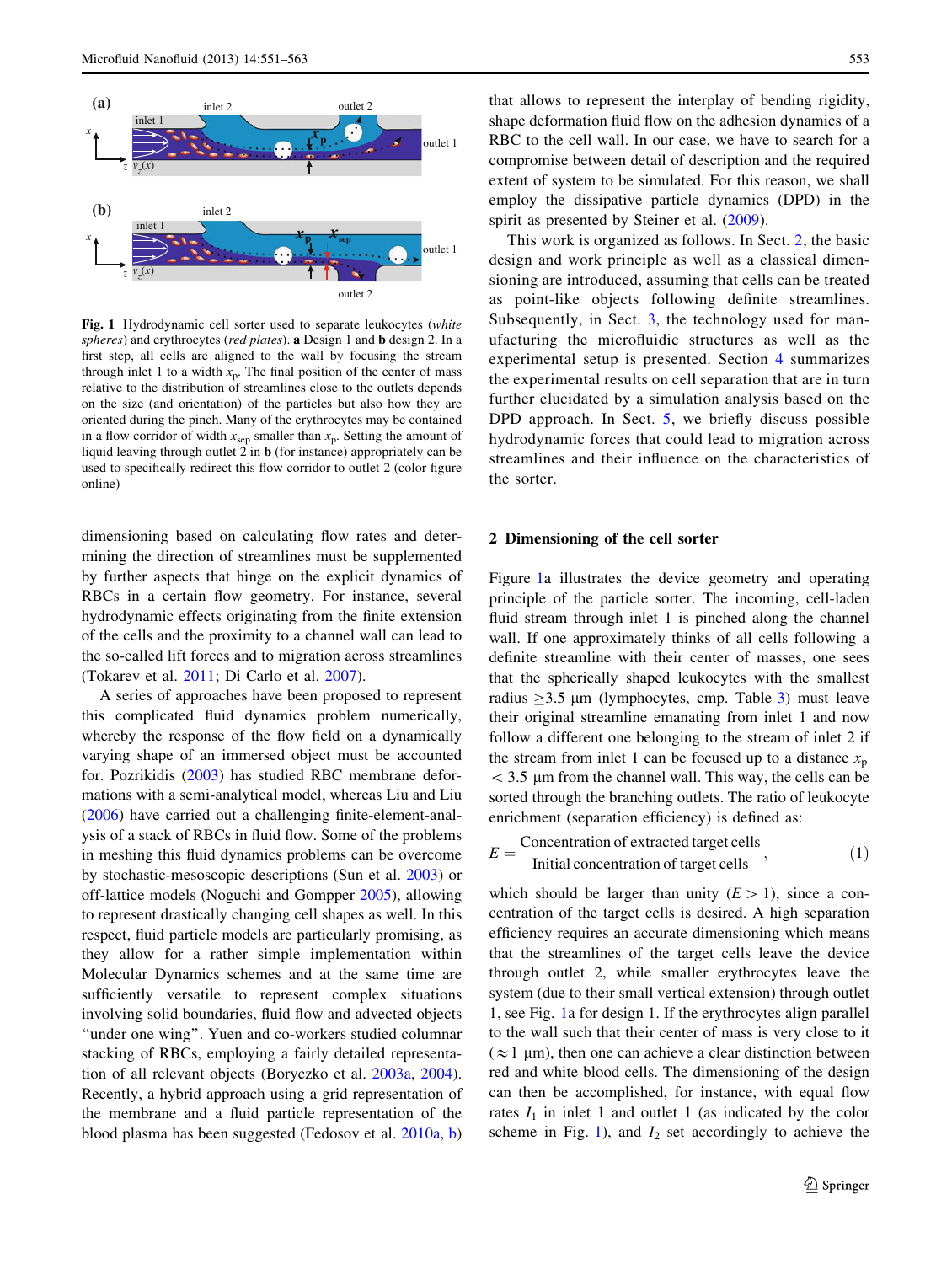<span id="page-3-0"></span>

Fig. 2 Illustration of the dimensioning of the separation. a Top view of device 2 at the branching point. The volume currents  $I_1^{\text{out}}$  and  $I_2^{\text{out}}$ determine the dividing plane located at  $x_{\text{sep}}$  away from the position of the wall. The volume currents can be adjusted by the fluidic resistances of each outlet channel determined by their lengths  $l_1, l_2$ . **b** Cross-sectional view of a straight rectangular duct with height b and width a carrying volume currents  $I_1$  within the focused fluid sheet and  $I_2$  within the bulk stream, respectively

desired thickness  $x_p$  of the focused stream. This is of course an idealized situation in which  $x<sub>p</sub>$  would have to be as small as at least  $2 \mu m$  [the minimal vertical extension of an erythrocyte (Yamada and Seki [2005](#page-12-0))]. As we will see, in practice, this is not feasible, and a somewhat larger  $x_p$  has to be allowed for. However, as it will turn out, the erythrocytes still have the tendency to align flatly against the channel wall, and in order to sort particles according to their size, it is then sufficient to branch the right amount of liquid into each outlet channel, in Fig. [1,](#page-2-0) the actual path of a red blood cell is indicated. In this way, the flow through outlet 1 (design 1, a) or outlet 2 (design 2, b) to sort off erythrocytes can be set according to a suitable separation distance  $x_{\rm sep}$  (see Fig. 2) in order to keep the clear distinction between the two cell types.

In general, the width of a fluid sheet of thickness  $\Delta x$ parallel to the walls of a straight rectangular channel is determined by the ratio of flow rates belonging to the liquid carried in the sheet and the remaining volume (see crosssectional view in Fig. 2b). The desired value for  $\Delta x$  can be computed by integrating the flow profile  $v_z(x, y)$  over an appropriate area in  $x$  and  $y$ . The three-dimensional velocity field  $v_7(x, y)$  of a fully developed flow in a rectangular duct is given by

$$
v_z(x, y) = \frac{4a^2 \nabla p}{\eta \pi^3} \sum_{i=1,3,...} (-1)^{\frac{i}{2}} \times \left[1 - \frac{\cosh(i\pi y/a)}{\cosh(i\pi b/2a)}\right] \frac{\cos(i\pi x/a)}{i^3},
$$
 (2)

where a and b are defined as in Fig. 2b,  $\nabla p$  is the applied pressure gradient and  $\eta$  is the viscosity. The volume flow rate within the fluid sheet is then

$$
I_1 = \int\limits_0^{\Delta x} v_z(x, y) \, \mathrm{d}x \mathrm{d}y,\tag{3}
$$

and the volume flow rate of the ''bulk'' part

$$
I_2 = \int_{\Delta x}^{\tilde{}} v_z(x, y) \, dxdy,
$$
 (4)

Za

where  $\Delta x = x_p$  or  $\Delta x = x_{sep}.x_p$  is determined by the inlet flow rates  $I_1^{\text{in}}$  and  $I_2^{\text{in}}$ , and is here determined by flow boundary conditions realized by syringe pumps. At the outlets, we make use of the fact that the volume current flow rates are inversely proportional to the fluidic resistances  $R_i$  of each outlet channel,

$$
\frac{I_1^{\text{out}}}{I_2^{\text{out}}} = \frac{R_2}{R_1}.
$$
 (5)

In this way,  $x_p$  and  $x_{sep}$  can be set independently. For straight channels of the same shape, i.e.,  $a_1 = a_2$  and  $b_1 = b_2$ , Eq. (5) reduces to the simple expression

$$
\frac{I_1^{\text{out}}}{I_2^{\text{out}}} = \frac{l_2}{l_1}.
$$
\n
$$
(6)
$$

For practical reasons, i.e., in order to establish short fluidic connections, the outlet channels (and also the connecting channels) have no uniform cross section along the channel axis. In this case, the dimensioning can be achieved by applying Eq. (5), with  $R_1$  and  $R_2$  obtained from a piecewise summation of resistances of channel segments with uniform cross section.

## 3 Technology and fabrication

The manufacturing technology used in this work is a variation of the rapid prototyping technique established by Brenner ([2005](#page-11-0)) and will briefly be reviewed here. The fabrication technology can be divided into two basic steps: (i) fabrication of a SU-8 master and (ii) casting of the microchip with a polymer called poly-dimethyl-siloxan (PDMS). The process chain used to manufacture the PDMS chip starts with the fabrication of a replication master. The typical dimensions realized in this work are  $d = 30 \mu m$  as channel width and  $h = 30 \mu m$  as channel height. An aspect ratio of 1 can easily be realized with SU-8 resist.

The molding master is subsequently used for the molding process as illustrated in Fig. [3.](#page-4-0) As a first step, the PDMS is casted over the molding master and afterwards the system is degassed in order to avoid air bubbles. In a second step, the casting mould is cured at  $70^{\circ}$ C for approximately 4 h. For further details of this process steps, the reader is referred to Brenner [\(2005](#page-11-0)). The cured PDMS structure is subsequently removed from the molding cast. In order to establish a fluidic connection, holes are punched through the PDMS chip. Finally, the open channels are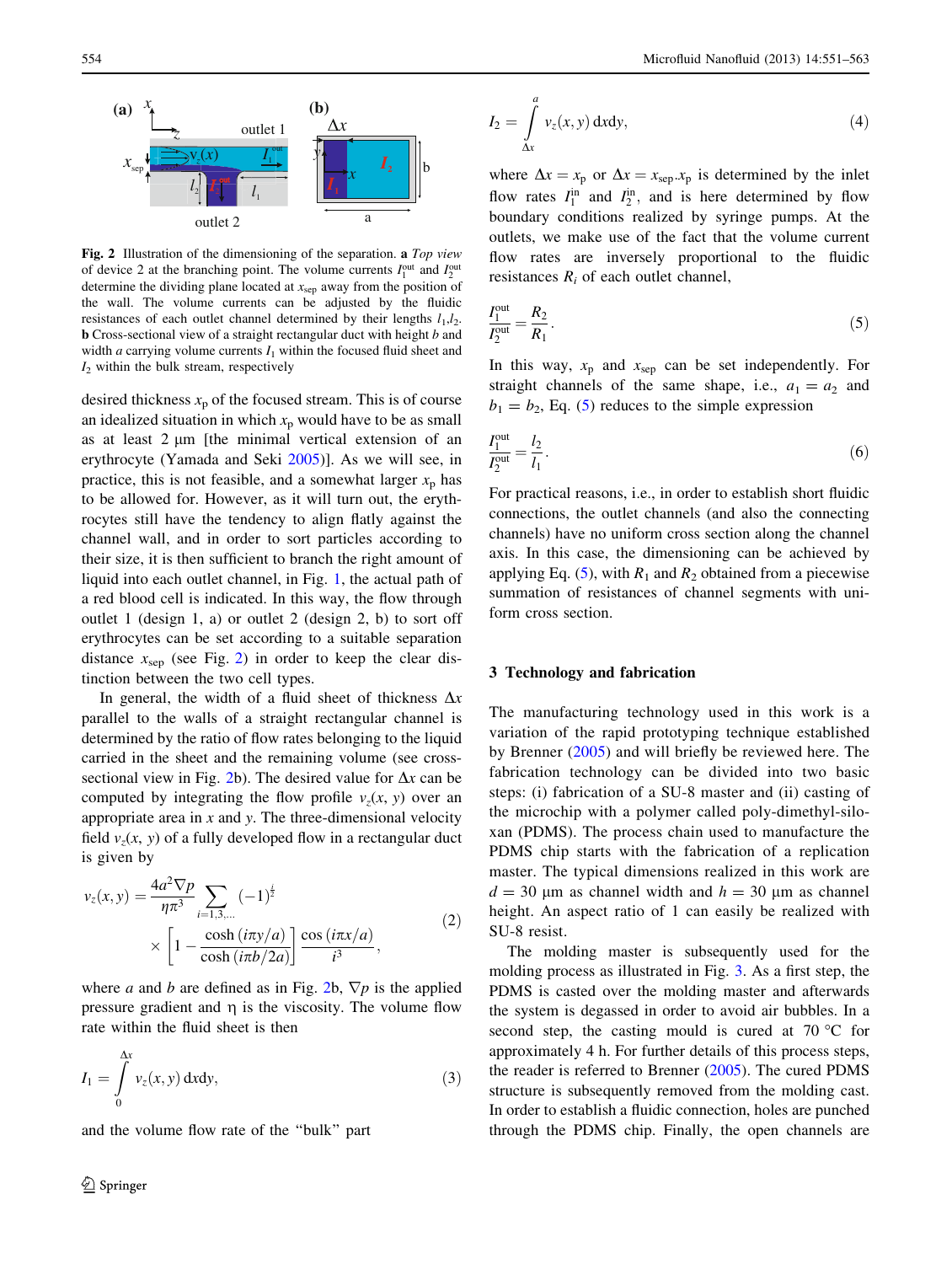<span id="page-4-0"></span>

Fig. 3 Process chain of the molding process. a The molding master is placed into the molding cast. b The PDMS is casted over the molding master and the system is degassed. c After curing the PDMS, the PDMS chip is removed from the molding cast. d The chip is connected through punch holes before the chip is finally sealed as illustrated in e. f The PDMS microchip with two inlets, the focusing region of the device and the two outlets, whereas all fluidic connections are realized by metal pins

sealed by a pealing foil as illustrated in Fig 3e, where metal pins are used to connect the chip through the punch holes. Figure 3f shows the PDMS chip with its microchannels, which can easily be accessed by the punch holes. The advantage of the technology used here, is that the dimensioning of the chip can easily be modified by varying the position of the punch holes at the outlet channels. The outer dimensions of the PDMS chip correspond to those of a standard cover slip making it very easy to integrate the chip into an experimental setup using a microscope for visualizing the cells.

# 4 Experiments and explicit fluid dynamics simulation with dissipative particle dynamics

Before characterizing the behavior of the particle sorter with blood cells, the handling of the microchip and the correctness of the dimensioning were tested using a multiphase flow, i.e., water and a water–ink mixture. Figure [4](#page-5-0) shows pictures of the hydrodynamic focusing for different inlet flow rates. With increasing flow rate through the upper channel, the ink phase is squeezed into a fluid sheet of decreasing width. Analytically, the interface position can be calculated in complete analogy to the equations described in Sect. [2.](#page-2-0) Figure [4](#page-5-0)d shows the interface position measured in comparison to the analytical calculation, i.e., Eq. [\(5](#page-3-0)), over the ratio of inlet flow rates. The numerical model and the experimental data agree quantitatively. For separation experiments with blood cells, human blood tenfold diluted with isotonic NaCl solution enters inlet 1; pure isotonic NaCl solution which enters inlet 2 (the pinching fluid stream) has been employed. The ideal dimensioning would imply a flow ratio of 1:68 at the inlets (with a corresponding ratio at the outlets) to achieve an  $x_p = x_{sep} = 2 \mu m$ . During testing of the device, however, it became clear that applying this ratio at the inlets almost completely suppresses the entry of blood cells into the pinch region. This we attribute to an increased crowding of erythrocytes at the inlet that is hard to relieve if the net flow rate through inlet 1 is too small. By systematically increasing the flow rate at inlet 1 relative to inlet 2, we find that a ratio of  $\simeq$  1:16 (leading to an  $x_p \simeq 3.5$  µm, cmp. Fig. [4](#page-5-0)) is sufficient for a stable and continuous operation. However, according to Fig. [4,](#page-5-0) this would imply the risk of directing a fraction of lymphocytes to the wrong outlet. At the same time, many erythrocytes still appear to align rather flatly and tightly against the channel wall (e.g., see Fig. [6](#page-5-0)) and can possibly be skimmed from a smaller flow corridor [a strategy that has been previously explored with respect to hydrodynamic filtering (Yamada and Seki [2005](#page-12-0))]. As we shall see, keeping a ratio of flow rates between 1:60 and 1:68, (leading to an  $x_{\text{sep}} \simeq 2 \mu \text{m}$ ) at the outlets does not substantially influence the separation efficiency, and the clear distinction between erythrocytes and leukocytes can be kept. In Fig. [5](#page-5-0), we show the distribution of streamlines inferred from a CFD simulation, belonging to the ratios of flow rates quoted above that lead to  $x_p \approx 3.5$  µm and  $x_{sep} \approx 2$ . µm. This means that *spheri* $cal$  particles with radius larger than 2  $\mu$ m should be separated off safely, a significant fraction of the plasma flow from inlet 1 also enters outlet 2 (design 1) or outlet 1 (design 2).

In the experiment, the operation of the device is monitored by video microscopy tracking single cells. The CCD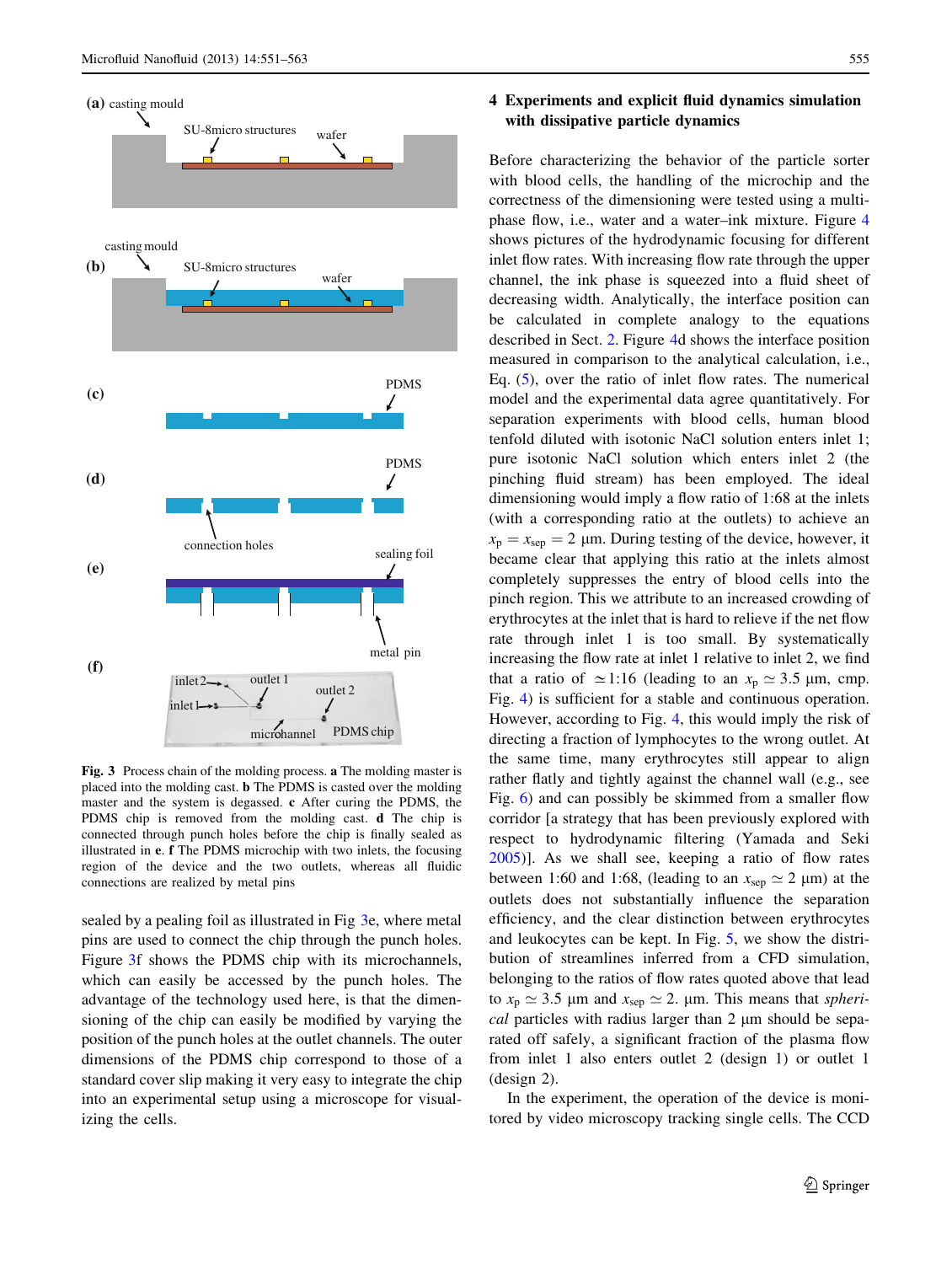<span id="page-5-0"></span>

Fig. 4 Hydrodynamic focusing for different inlet flow rates. a A flow rate ratio of 1:1, b 1:5 and c 1:10. d Interface position between water– ink mixture and water for hydrodynamically focused flow in dependency of the ratio of flow rates



Fig. 5 Distribution of streamlines for design 1 (a) and design 2 (b), computed from a CFD-simulation with flow boundary conditions, and the actual 3D geometry of the devices, with square cross sections. The ratio of flow rates  $I_1^{\text{in}} \cdot I_2^{\text{in}}$  at the inlets has been set to 1:16 (a, b), and  $I_1^{\text{out}}$ : $I_2^{\text{out}}$  to 1:68 at the outlets in (a), and 68:1 in (b). The streamlines have been generated by choosing starting points along the  $x$  direction in the middle of channel (dashed vertical line), perpendicular to the y direction (pointing into the paper plane), and integrating the trajectories towards inlets and outlets. The ensemble of streamlines is, to a good approximation, contained in single plane (parallel to the plane of the paper) (color figure online)

camera has a maximum rate of 200 pics/s, capturing an area as large as the one shown in Fig. 6. This figure also indicates that leukocytes can be distinguished well from red blood cells, as they appear larger and brighter and as almost perfectly spherical. Furthermore, due to the scarce



Fig. 6 Human leukocyte and erythrocyte in the microfluidic particle sorter. The white dashed line indicates the contour of the leukocyte as estimated from the photograph (diameter  $11.3 \mu m$ ), while the *black* dashed line marks a diameter of 8 µm

occurrence of leukocytes, the path of each one passing the device region can uniquely be identified, although average flow velocities are of the order of cm/s and a single cell passes the pinch region within a fraction of a second. For the red blood cells, owing to their higher concentration, one must be more careful, and we proceeded as follows. A total of 1,000 successive erythrocytes were selected when entering the pinch region through inlet 1. If their path could uniquely be identified to lead to either outlet 1 or 2, the cell was included in the statistics. In this way, we could keep 200 reliable paths. Not only insufficient temporal resolution or contrast invalidates the initially chosen erythrocyte, but also the fact that the flow pattern is actually threedimensional, which means that the RBCs may only partially meet the focal plane. For the same reason, a more detailed analysis of single RBC with respect to changes in orientation is not feasible. It is therefore difficult to assess in how far the picture of cells following definite streamlines really applies, especially when RBCs temporarily crowd at inlet 1.

To gain further insight into the functioning of the cell sorter as described above, we employ a numerical approach with an explicit simulation of extended flexible objects in fluid flow. As most standard CFD software packages are unable to deal with this problem, we decided to model the fluid dynamics in the pinched flow region within the DPD framework, where the dynamics of the fluid and of suspended objects can be represented in a unified manner by soft interacting point particles (Groot and Warren [1997](#page-11-0)), the dynamics of which follows Newton's second law with a force  $\mathbf{F}_i = \sum_j (\mathbf{F}_{ij}^{\text{C}} + \mathbf{F}_{ij}^{\text{D}} + \mathbf{F}_{ij}^{\text{R}}) + \mathbf{F}_i^{\text{ext}}$  acting on particle *i* with mass  $m_i$ . **F**<sup>C</sup> is a conservative force, **F**<sub>ij</sub><sup>C</sup>  $A_{ij}w^{C}(r_{ij})\mathbf{e}_{ij}$ ,  $\mathbf{r}_{ij} = \mathbf{r}_{i} - \mathbf{r}_{j}$  is the inter-particle vector,  $r_{ij} =$  $|\mathbf{r}_{ij}|$  and  $\mathbf{e}_{ij} = \mathbf{r}_{ij}/r_{ij}$ . The weight function  $w^{\text{C}}(r) = (1 - r/\sqrt{r_{ij}})$  $r_c$ ) vanishes for  $r_{ij}$  larger than a cutoff radius  $r_c$  and determines the effective range of forces.  $r_c$  is conveniently taken as the unit of length, and is commonly set to unity  $(r_c = 1)$ .  $\mathbf{F}_i^{\text{ext}}$  is an (arbitrary) external force acting on particle *i*.  $\mathbf{F}^{\text{ext}}$  is typically used to "freeze" particles supposed to form solid boundaries, or to impose restraints on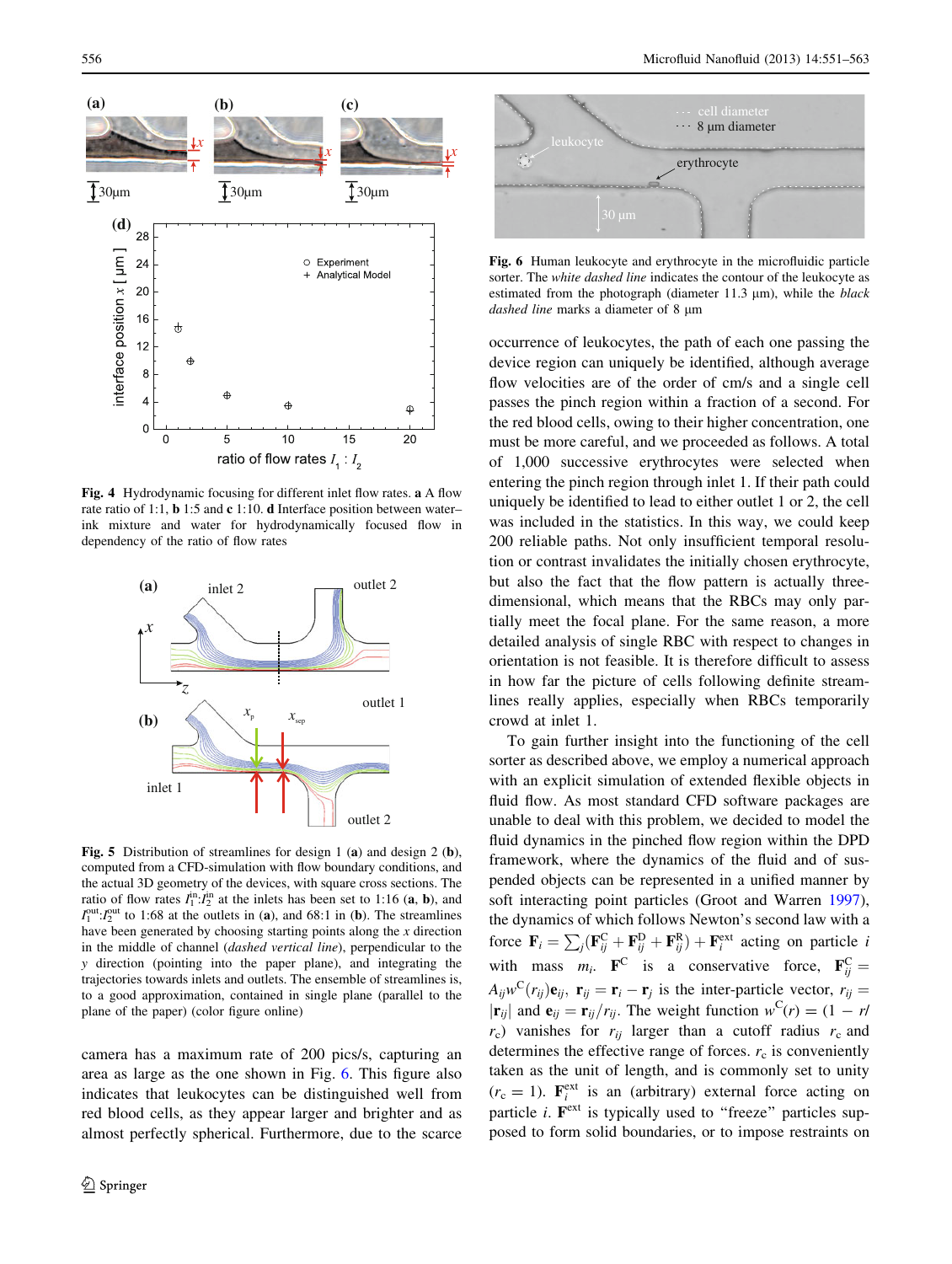<span id="page-6-0"></span>relative particle motion, such as a harmonic bond. The conservative interaction potential is usually chosen rather soft to allow for a large time step in integrating the equations of motion. When representing a fluid, however, this would give rise to a very low viscosity. The major part of the viscosity is actually provided by the dissipative force  $\mathbf{F}_{ij}^{\text{D}}$  (Groot and Warren [1997\)](#page-11-0),  $\mathbf{F}_{ij}^{\text{D}} = -\gamma w^{\text{D}}(r_{ij})(\mathbf{v}_{ij} \cdot \mathbf{e}_{ij})\mathbf{e}_{ij}$ , in combination with the random force  $\mathbf{F}_{ij}^{\text{R}}$  (Marsh et al. [1997\)](#page-11-0),  $\mathbf{F}_{ij}^{\text{R}} = \sigma w^{\text{R}}(r_{ij}) \xi_{ij} \mathbf{r}_{ij} (\Delta t)^{\frac{1}{2}}, r_{ij} < 1$ , both of which vanish for  $r_{ii} > 1$ .  $\sigma$  is the amplitude of the random variable  $\xi_{ii}$ .  $\mathbf{v}_{ii} = \mathbf{v}_i - \mathbf{v}_j$  is the relative velocity of two particles. If we set  $\sigma^2 = 2\gamma k_B T$  ( $k_B$  : Boltzmann constant) and  $w_{ij}^{\rm R}(r)^2 = w_{ij}^{\rm D}(r)$ , random and dissipative forces act as a thermostat and define a system temperature. A common procedure is to set  $w^R = w^C$  (Español and Warren [1995](#page-11-0)). The equations of motion may then be solved by a simple modified Velocity-Verlet algorithm (Groot and Warren [1997\)](#page-11-0), or improved schemes (Peters [2004;](#page-11-0) Lowe [1999](#page-11-0); Vattulainen et al. [2002\)](#page-12-0).

Many material properties of an ensemble of dissipative particles can be tuned by choosing an appropriate set of constants  $A_{ii}$ , such as surface tensions/energies or the compressibility. If particle  $i$  is to represent a solid (s) and  $j$ a liquid (l), one would assign a single constant  $A_{s}$  to every solid–liquid pair and  $A_{\rm ll}$  for interacting liquid particles. We set  $A_{\rm sl} = A_{\rm ll} = 40.0$ , i.e., we have fully wettable surfaces. The solid boundaries are constructed as ''living'' walls as described in (Henrich et al. [2007;](#page-11-0) Cupelli et al. [2008](#page-11-0)). In particular, we keep the same particle density for immobile solid walls and also for mobile extended objects advected with the flow; this helps reducing boundary artifacts (Steiner et al. [2009;](#page-11-0) Henrich et al. [2007](#page-11-0)). In a similar way, extended objects such as blood cells are created. They are represented as compound objects made of elementary fluid particles during the simulation by selecting sets of particles within non-overlapping volumes of fluid. For red blood cells, we chose disk-like volumes of height  $2r_c$  and diameter  $8r_c$ . As illustrated in Fig. 7, neighboring particles *i* and j with the position  $\mathbf{r}_i(t)$  and  $\mathbf{r}_j(t)$  are connected via harmonic springs, if their distance at the time  $t_0$  of object creation  $\left| \mathbf{r}_i(t_0) - \mathbf{r}_j(t_0) \right|$  is smaller than a specified interaction radius  $r_{\text{cl}}$ . The additional spring force between two neighboring particles i and j is simply  $\mathbf{F}_s = -k_s \mathbf{r}_{ij}(t) \mathbf{r}_{ii}(t_0)$ ,  $k_s$  is set to  $k_s = 100.0$ , and  $r_{cl} = r_c$ . White blood cells were created analogously, as spherical objects of radius  $6r_c$  corresponding to a typical diameter of 12  $\mu$ m, cmp. (Table [3](#page-1-0)). Our technique of creating blood cells as semi-flexible compound objects is very similar to the approach employed in Boryczko et al. [\(2003a,](#page-11-0) [b](#page-11-0), [2004](#page-11-0)).

The length scale of the interaction range  $r_c$  was set to 1  $r_c = 1 \mu m$ . The density of the DPD fluid is set to 5.0/ $r_c^3$ ,



Fig. 7 Schematic picture of the numerical implementation of extended objects. All particles with an initial distance  $|\mathbf{r}_{ii}(t_0)| =$  $|\mathbf{r}_i(t_0) - \mathbf{r}_i(t_0)|$  smaller than the cutoff range  $r_{\text{cl}}$  i.e.,  $|\mathbf{r}_{ij}(t_0)| < r_{\text{cl}}$ , are connected via a harmonic spring



Fig. 8 a A snapshot of design 1 in operation. Along the pinch region, three sample erythrocytes have been encircled that could uniquely be tracked to end up in outlet 1 (dashed line). b A corresponding DPD simulation of the flow behavior of blood cells in design 1 at a flow rate ratio 1:16 at the two inlets. As in the experiments, the stream of blood cells is pinched against the channel wall

 $\sigma = 5.0$  such that the viscosity in DPD units is  $\eta \approx 1.8$ (determined with an auxiliary simulation with Lees– Edwards boundary conditions). With these settings, we can represent the flow problem faithfully with respect to characteristic dimensionless numbers such as the channel Reynolds number ( $\simeq$  0.4 at a maximum velocity of 1.4 cm/ s), without straining the properties of the DPD fluid too much (for a detailed discussion, see Steiner et al. [2009\)](#page-11-0).

Figure 8a shows a typical photograph of device 1 in operation, in comparison to a corresponding DPD simulation shown in Fig. 8b. The configuration of cells shown in the picture of the simulation is actually three-dimensional, only a thin slice of the channel wall within the plane of the paper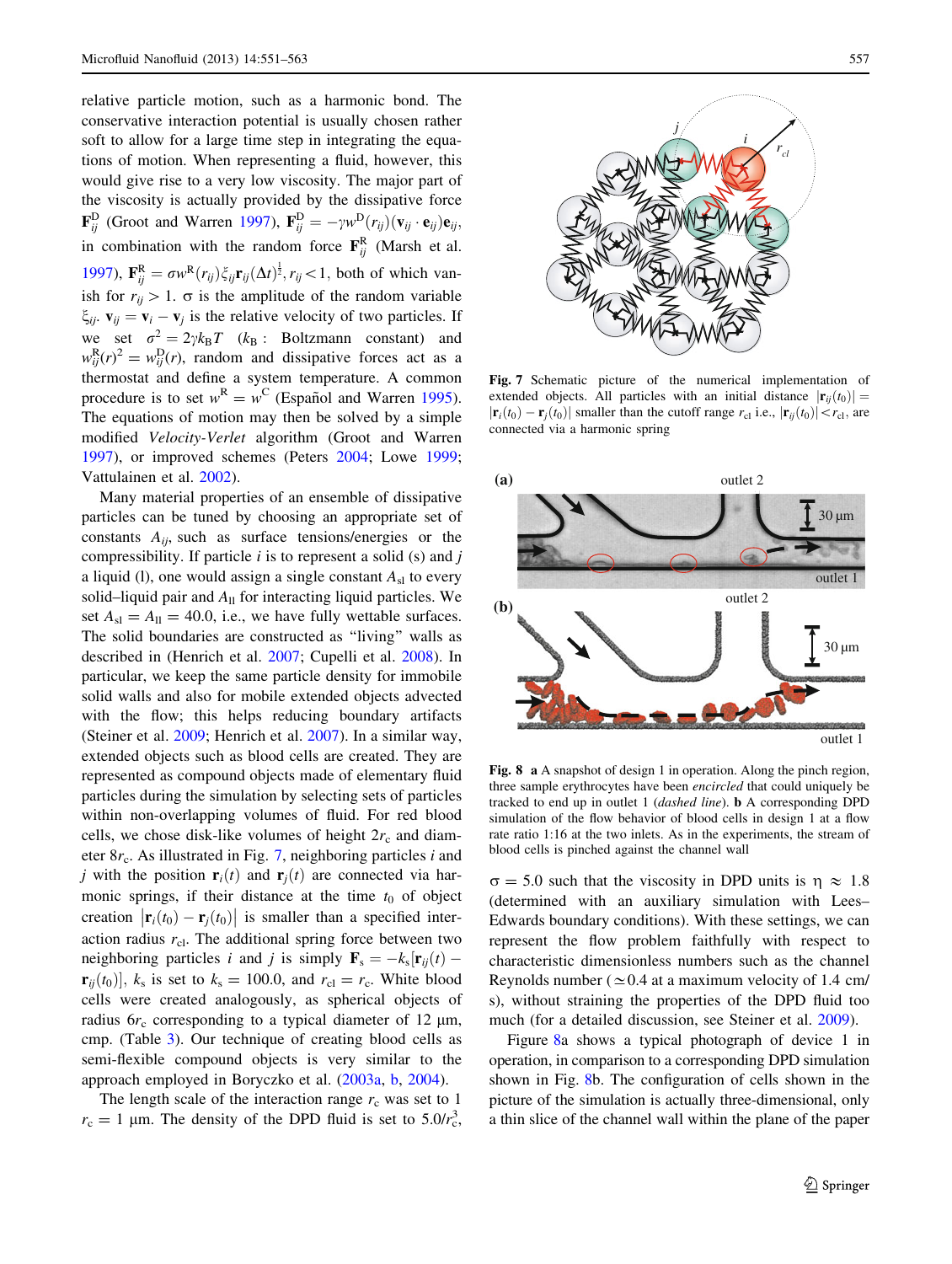<span id="page-7-0"></span>Fig. 9 a–c A typical sequence of the flow behavior of a leukocyte entering at inlet 1 and leaving the chip through outlet 2. d–f The result of the corresponding DPD simulation. Due to interactions with the channel wall single RBCs are observed to stumble, such as e.g., the cell in the wake of the leukocyte in e



has been kept to enhance visibility. The simulation involves a total number of approximately 2.2 Mio. fluid particles, including large reservoirs connected to the inlets and outlets. The reservoirs have the same depth (30  $r_c$ ) as the channels, but are considerably wider, to allow for sufficient supply of fluid during the simulation. The flow rates have been set by slowly displacing fluid in the reservoirs by pistons, for instance, at velocities of 0.1 (inlet 1) and 1.6 (inlet 2), respectively (DPD units), to arrive at the experimental ratio of flow rates of 1:16 and a corresponding value of  $x_p \approx 3.5$  r<sub>c</sub>. The velocity of the pistons at the outlet reservoirs have been set accordingly, to provide the appropriate ratio of 1:68 for  $I_1^{\text{out}}$  :  $I_2^{\text{out}}$  for design 1, for instance. In this way, the whole fluid volume is sealed by wall components: a closed circulatory system to achieve steady state operation is rather awkward to implement, especially with respect to imposing the correct flow boundary conditions. As a consequence, whereas the real device is monitored during continuous operation, the simulation must proceed with a sufficiently large number of RBCs initially situated within inlet 1 (24 RBCs in each simulation). The corresponding crowding of cells at inlet 1 is subsequently relieved as cells are leaving the inlet and pass through the pinch. Under the conditions mentioned above, the simulations to be carried out are quite expensive computationally and the number of runs is limited to a few. With the initial conditions described, we have carried out two runs for design 1 (displayed in Figs. [8](#page-6-0), 9) and two for design 2 (Figs. 10, [11\)](#page-8-0). Unfortunately, this is not sufficient for a quantitative comparison between experiment and simulation, but provides valuable insights into the qualitative behavior of cell dynamics in this special flow geometry. For instance, in the experiments, cell crowding at the inlet frequently occurs at the concentrations of blood cells employed in the experiments. This situation, which is rather critical to the behavior of the device, is thus well represented even with a single simulation. In particular, the simulation also shows the ''rouleaux'' effect. At the time of cell creation during the simulation their orientations are chosen randomly, but after a short initial run time, the



Fig. 10 a Flow behavior of blood cells in design 2 at a flow rate ratio 1:16 at the inlets. The stream of blood cells is focused and the erythrocytes are aligned at the wall (marked with red ellipses). The blood cells pass the pinch region at a much higher velocity than they travel within their designated outlet (outlet 2). There, flow and shear rates are small, erythrocytes can now reorient such that many of them can be perceived as flat disks (red circles). b Corresponding DPD simulation under similar flow conditions. A crowded stack of cells is not in general relieved uniformly. The lower three erythrocytes arrive in outlet 2 as a bunch before the following two RBCs were released as single cells (color figure online)

crowding erythrocytes show columnar stacking: on average, the long axis of the erythrocytes points perpendicularly to the flow direction (see Figs.  $8, 9, 10, 11$  $8, 9, 10, 11$ ). This is a wellknown phenomenon that has been reported in other studies (Boryczko et al. [2003a\)](#page-11-0).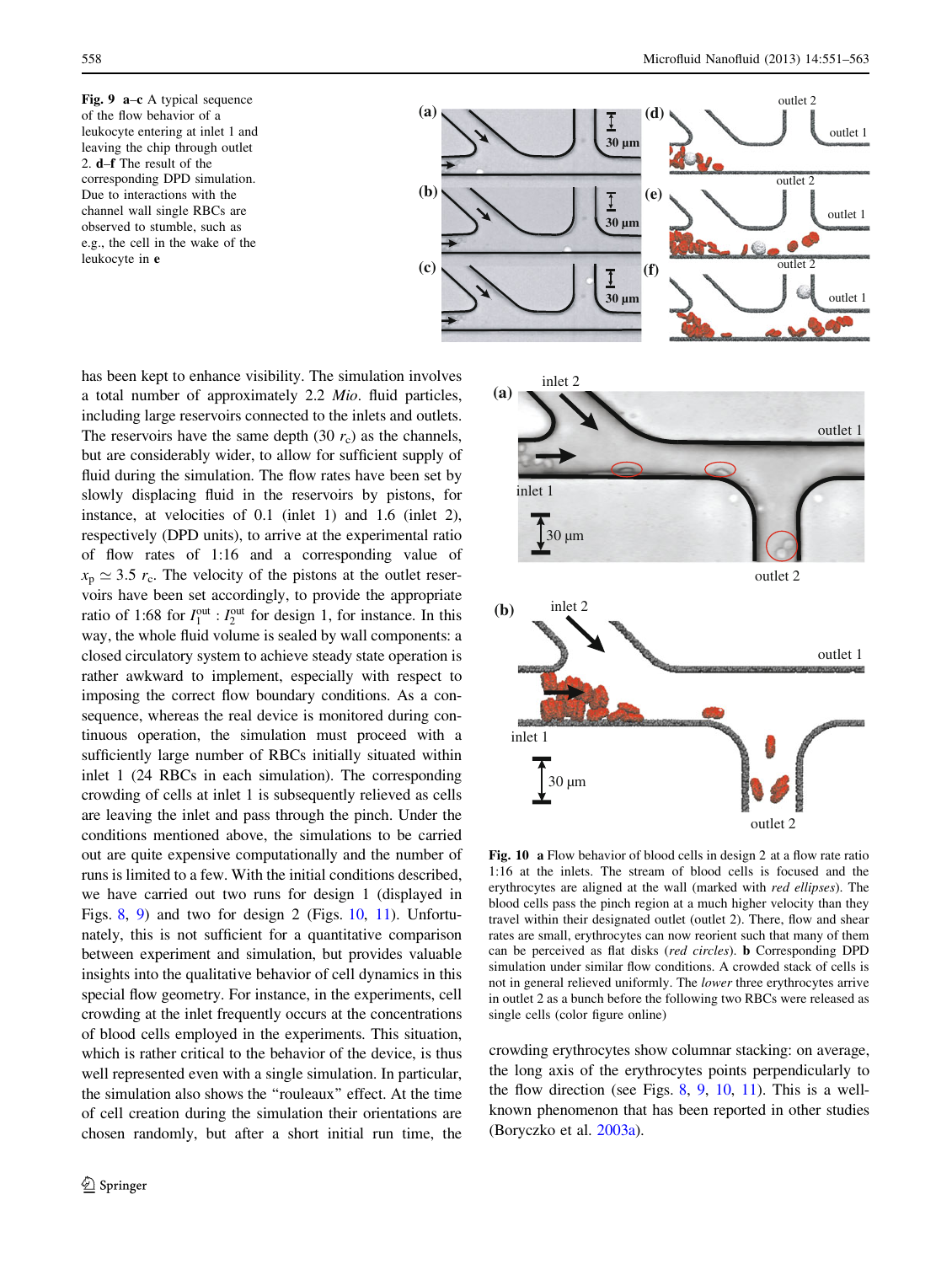<span id="page-8-0"></span>

Fig. 11 a The behavior of imperfectly aligned erythrocytes in the DPD simulation close to the bifurcation of fluid streams. Boundary conditions as in Fig. [10.](#page-7-0) b An experimental picture of insufficiently aligned erythrocytes that leave the chip through the wrong outlet. From both, a and b, it may be inferred that the deflection from a streamline leading to outlet 2 is small; before leaving through the wrong outlet, each cell takes a significant excursion downwards, compare also the distribution of streamlines in Fig. [5b](#page-5-0). Here, the dashed lines are not actual streamlines, but a rough guide to the eye of the cell path

Experimentally, one finds for design 1 that 87 % of the erythrocytes leave the chip through the designated outlet (outlet 1), while in all 47 occurrences of white blood cells traced, these were directed to the correct outlet. For design 2, 69 % of the erythrocytes were sorted into the correct outlet, and all of the 50 observed occurrences of white blood cells recorded along with the experiments with design 2 were directed to the correct outlet. The simulation (see Figs. [8](#page-6-0)b, [9](#page-7-0)d–f for design 1, Figs. [10](#page-7-0)b, 11a for design 2) in general supports these results. Nearly all erythrocytes in these four simulations leave through outlet 1 for design 1 (the correct one) and outlet 2 for design 2, respectively. In the experiments, RBCs apparently align rather flatly against the channel wall (see Figs. [6,](#page-5-0) [8](#page-6-0)a, [10a](#page-7-0)), despite the non-ideal pinch. The corresponding simulations show the same tendency, but here one can infer more clearly that many of erythrocytes retain a slight tilt against the channel wall, a few start tumbling or flipping, especially when they touch the wall or interact with other cells (see Fig. [9](#page-7-0), for example). Due to cell crowding (which is slightly overemphasized in the simulations), these aspects become particularly pronounced. Missing a better separation efficiency should then primarily be due to misaligned erythrocytes, that is, those that pass the pinch region with too large a tilt against the channel wall, thereby probing the stream directed to outlet 2 (design 1) or outlet 1 (design 2). Thus, under the experimental conditions given, we should not expect that a nearly perfect (close to 100 %) separation efficiency could be achieved.

It is interesting to observe in the simulation how the redirection occurs in a case when several consecutive cells are traveling very close to the dividing surface of the two outlet streams. Such a situation could indeed be captured in a simulation run for design 2 (see in Fig. 11a). Cells slow down and closely approach the stagnation region of the flow, eventually touch the channel wall before being accelerated toward either outlet. In (b), we could track a similar situation in experiment (compare also the approximate location of the stagnation region from Fig. [5](#page-5-0)b between red and green streamlines) but the detailed dynamics of the cells cannot be resolved. An erythrocyte may thus probe both fluid streams of the bifurcation to outlet 1 and 2 for a relatively long time, and depending on its orientation or dynamics (it may drift at any angle with respect to the streamlines, but also flipping can be observed), various hydrodynamic forces may lift a cell away from the (virtual) streamline it was following and ultimately decide about the final direction. Such lift forces are well known to be effective when suspended particles or cells travel over longer paths (Tokarev et al. [2011](#page-11-0); Di Carlo et al. [2007](#page-11-0); Segré and Silberberg [1961](#page-11-0)). In the following, we discuss briefly if and how they could act over rather short distances in a confined geometry.

## 5 Lift forces acting on cells

The results of the preceding section clearly show that at least for erythrocytes, the idealized picture of cells following streamlines inferred from the ''clean'' device (operating without cells) is likely to break down. Already the initial erythrocyte alignment in the pinched flow could be due to the result of cells migrating *across* streamlines: although a portion of the volume flow from inlet 1 enters outlet 2 (taking design 1 as an example), the majority of RBCs are collected into the right outlet 1. On the other hand, although the two designs differ only in the vertical direction of outlet 2 (in  $x$  direction), design 2 shows a significantly lower separation efficiency.

In the following, we describe some of the hydrodynamic mechanisms that might be relevant to our case. Figure [12](#page-9-0) shows a schematic picture of design 2, with streamlines inferred from a CFD simulation of the device without cells. Various types of hydrodynamic forces may act on an erythrocyte during several stages, designated (a)–(c). During (a), the initial focusing of the flow from inlet 1, the cell orientation changes from vertical/tilted to rather horizontal in most of the cases, as also found in Takagi et al.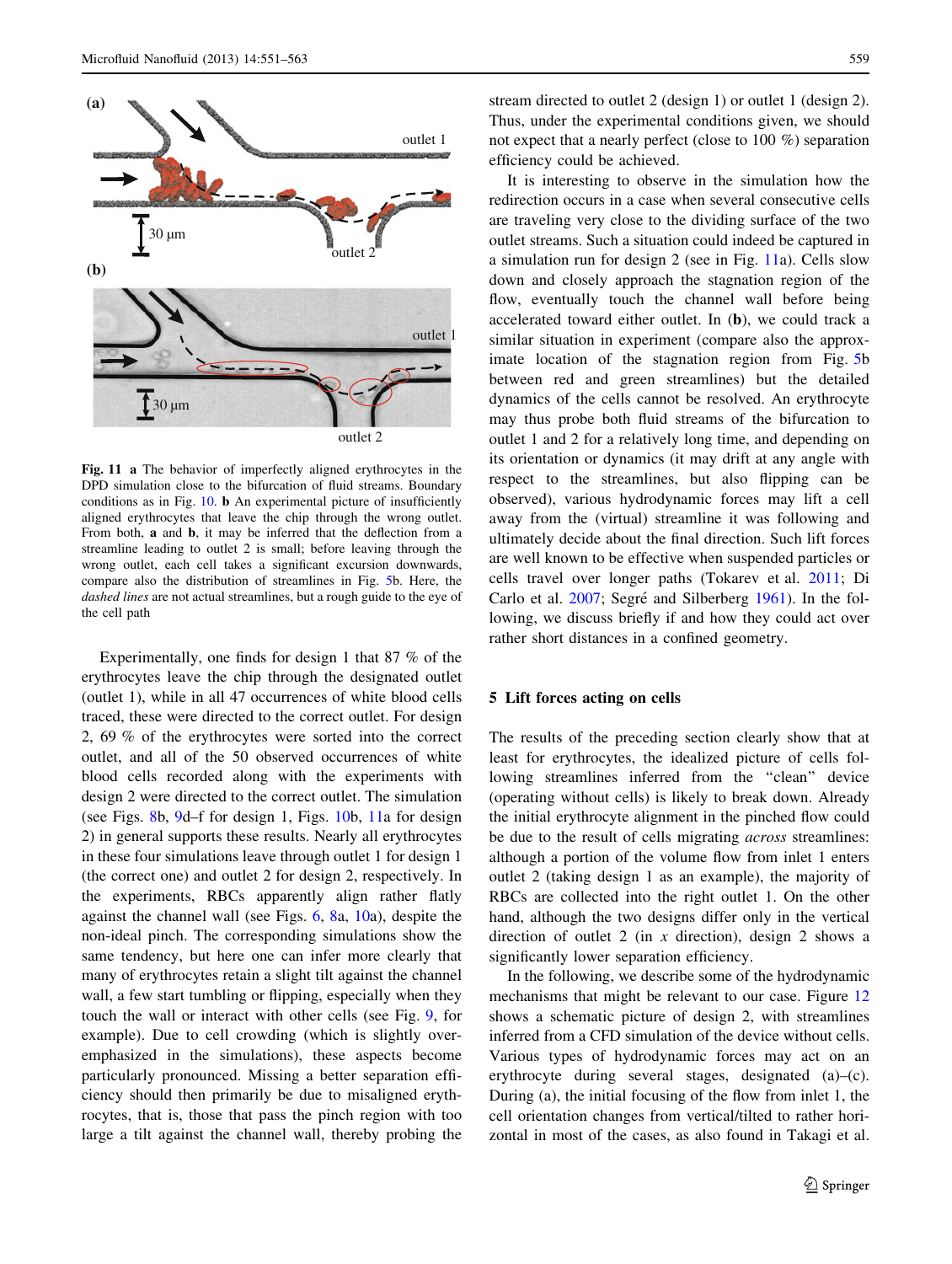<span id="page-9-0"></span>

Fig. 12 Illustration of different stages during which forces might act on a cell that lead to streamline migration. The streamlines have been computed from a CFD simulation on design 2, with equal flow ratios at inlets and outlets (1:16), leading to a pinch width of  $\simeq$  3.5 µm (red bundle of streamlines emenating from inlet 1). The black ellipses signify the position and orientation of an erythrocyte, that in the pinch region (b) moves with velocity  $v_z$ .  $u_z$  denotes the local fluid velocity, interpolated from the surrounding flow field to the center of the cell. In (b), when the RBC can hydrodynamically interact with the wall, a lift force  $F<sub>L</sub>$  of various origins may act on the cell (color figure online)

[\(2005](#page-11-0)). In the situation of the crowded inlet, however, the converging flow of the liquid initially accelerates faster than a cell (that is removed from the plug of RBCs) and contributions from inviscid hydrodynamics can be expected: the fluid in the gap between wall and cell accelerates faster leading to a lower pressure and a lift towards the wall (Bernoulli effect) (Zeng et al. [2005\)](#page-12-0). But also in region (b), lift forces (designated as  $F<sub>L</sub>$  in the figure) due to inertial effects may arise. This is because of the disturbance of the flow field in the presence of an extended object when there is still a notable slip velocity of the advected particle with respect to the surrounding fluid (i.e., a finite  $v_s = v_z - u_z$ in Fig. 12) and/or a hydrodynamic interaction with the channel wall. For spherical particles and bubbles, several scenarios have been discussed (Rubinow and Keller [1999](#page-11-0); Takemura and Magnaudet [2003](#page-11-0); Saffman [1965;](#page-11-0) Cox and Hsu [1977;](#page-11-0) Cherukat et al. [1999\)](#page-11-0). Cherukat and McLaughlin ([1994\)](#page-11-0) have investigated a case similar to the situation in (b), a solid particle moving in a shear field near a flat wall. We shall use their results to estimate the vertical distance  $\delta x(t)$  advanced by a spherical particle of radius  $R_0 = 5$  µm within a time t over a distance l (in z direction) with velocity  $v_z$ . We can easily demonstrate that the initial (lateral) acceleration of the particle (cell) is relatively unimportant. The equation of motion for  $\delta x$  reads

$$
m_{\rm P}\ddot{\delta}x = -6\pi\eta R_0 \dot{\delta}x + F_{\rm L},\tag{7}
$$

where acceleration due to  $F<sub>L</sub>$  is counterbalanced by Stokes drag. Equation (7) can be solved analytically; setting  $C = F_L/m_P$ ,  $C_1 = 6\pi\eta R_0/m_P$ , Eq. (7) can be solved by the simple substitution  $\delta x(t) = u(t) + t(C/C_1)$ , which leads to  $\ddot{u}(t) = -C_1\dot{u}(t)$ . This is a standard equation, we can solve for  $u(t)$  by integrating twice, back substitution then gives

$$
\delta x(t) = -\frac{a_1}{C_1} \exp(-C_1 t) + a_2 + t \frac{C}{C_1},
$$
\n(8)

where  $a_1$  and  $a_2$  are integration constants that can be determined from the initial conditions  $\delta x(0) = 0$  (at the channel wall) and  $\dot{\delta}x(0) = 0$ . We immediately see that the exponential vanishes for t larger than a microsecond (with  $R_0 = 5 \, \mu \text{m}$ , we have  $C_1 = 180,000s^{-1}$ , and therefore also the constant  $a_2 = -C/C_1^2$  (comprising the result of initial acceleration) is negligible for all practical purposes. So even for the relatively small distance (which we take for convenience as  $30 \mu m$ ) traveled by a particle/blood cell from entering the pinch (a) until it meets the bifurcation (c), we can describe the migration of the particle off the wall by the expression  $\delta x(t) = t(C/C_1)$ , with the migration velocity  $V_{\text{mig}} = C/C_1$ . We shall now use for  $F_L$  the form suggested in Cherukat and McLaughlin ([1994\)](#page-11-0):

$$
F_{\rm L} = R_0 \eta v_{\rm s} Re_{\rm p} I,\tag{9}
$$

where  $Re_p = R_0 v_s/v$  is the particle Reynolds number,  $v = \eta/\rho = 10^{-6} \text{m}^2/\text{s}$  the kinematic viscosity. The factor *I* is a function of  $Re_p, Re_G = \dot{\gamma} R_0^2 / \nu$  and  $\kappa = \delta x / R_0$ , the ratio of the distance from the wall and the particle radius. The local fluid velocity  $u<sub>z</sub>$  is defined according to the shear field in the absence of the particle and computed as  $u<sub>z</sub> =$  $\dot{\gamma}R_0$ , where  $\dot{\gamma}$  is the shear rate close to the wall. With maximal velocities of the order of cm/s, we may estimate a typical shear rate as  $\dot{y} = (1 \text{ cm/s})/15 \text{ }\mu\text{m} = 667 \text{ s}^{-1}$  and  $u_z = 0.0033$  m/s. If, for example, we assume that  $v_s = 1/2u_z$  (the particle or blood cell is lagging behind of the flow), then  $v_z = 1/2u_z$ , and the time it takes to travel a distance of 30  $\mu$ m is  $t = 0.02$  s. If we consider a signed Reynolds number for  $Re_p$  (depending on the sign of  $v_s$ ), then  $Re_G/Re_p = -2$ , and looking up the corresponding tabulated value for  $I$  in Cherukat and McLaughlin ([1994\)](#page-11-0) is  $I = 21.3$ , finally yielding

$$
C = \frac{F_{\rm L}}{m_P} = \frac{\rho R_0^2 v_{\rm s}^2}{m_P} I = 2.77 \,\mathrm{m/s^2},\tag{10}
$$

and we have a total "lift" of  $\delta x(0.02 \text{ s}) = tC/C_1 = 0.3 \text{ }\mu\text{m}$ . This could be significant if the particle constantly lagged behind; however, as soon as its own velocity becomes comparable to  $u_z$ , the lift force becomes very small. A similar calculation at precisely  $v_s = 0$  [where we now have to set  $Re_p \rightarrow Re_G$  (Cherukat and McLaughlin [1994](#page-11-0))] would yield  $\delta x = 0.05$  µm. In both cases,  $F<sub>L</sub>$  is directed away from the wall, although under appropriate conditions it can also change sign.

In the above treatment, a rigid spherical object has been assumed; Tokarev [\(2011](#page-11-0)) gives an excellent overview of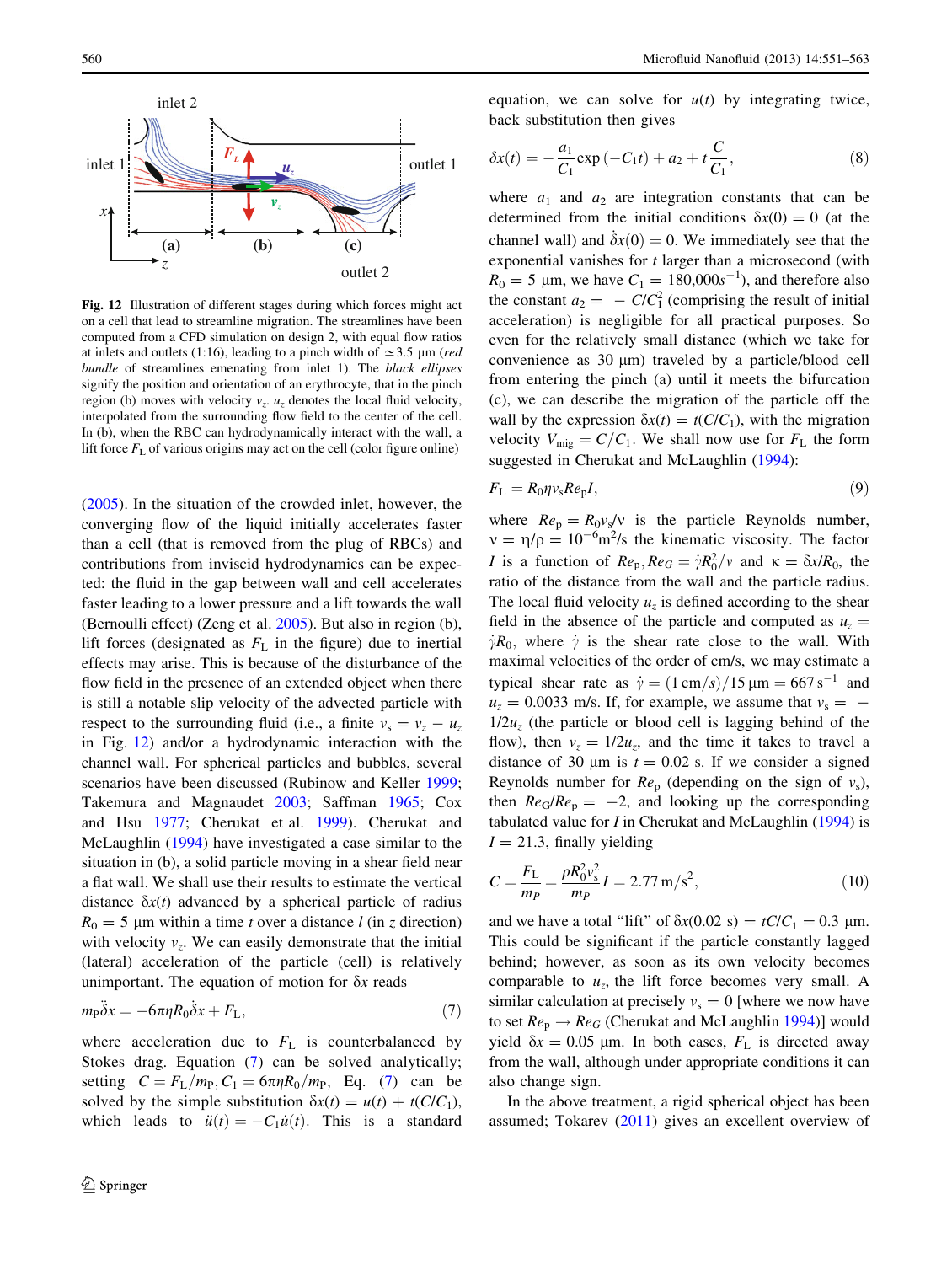the different contributions to  $F<sub>L</sub>$ , especially when cells must be treated as flexible, vesicle-like objects and their dynamics involves deformation or tank treading (Abkarian and Viallat [2008](#page-11-0)). In these cases, even under creeping flow conditions, lift forces can arise. However, at  $Re_p = 0.0165$ (particle lagging behind with half of the local fluid velocity) and/or  $\dot{\gamma}$  of the order of  $10^3$  s<sup>-1</sup>, the erythrocytes should actually be considered as ''solid'' (Tokarev et al. [2011](#page-11-0)), justifying the above analysis for the section (b), and also the DPD model, where RBCs have been treated as semi-flexible objects. Olla ([1999\)](#page-11-0) has investigated some consequences of the erythrocytes' ellipsoidal shape on the lift. Most interestingly, he could find a description of how the flipping of RBCs contributes to streamline migration. A steadily flipping red blood cell (given that it can be considered as an oblate ellipsoid) will alternatingly move towards and away from the wall, with a net tendency to move towards the channel axis. This could actually be of significance for erythrocytes entering the bifurcation region, where many of them can indeed be observed to flip. In the simulation, they usually are observed to carry out no more than a half turn.

The precise analysis of the latter issue is for the present geometry also relevant at stage (c), where the flow field first diverges and then bifurcates at a point of stagnation at the channel corner. Here, the finite extension of the cell is important, as it may simultaneously span regions of the flow field that lead to different outlets. The local distribution of pressure and shear gradients probed by the cell (and influenced by it) will then further decide about which outlet is taken. For spherical caps as model cells, this has been investigated by El-Kareh and Secomb ([2000\)](#page-11-0); they conclude that for the shape of the object to take effect, they should on average have a common orientation. Experimental investigations have been carried out by Roberts and Olbrich [\(2003](#page-11-0), [2006](#page-11-0)), especially on the variation of particle separation/deflection for several geometries. They find that for an asymmetrical bifurcation, particles tend to follow the channel segment that was collinear to the segment through which they entered (given the same flow rates throughout). This would, at least qualitatively, correspond to the observation made in our work: in design 2, the erythrocytes would have make a complete right angle turn to separate off correctly, for design 1, the required path is rather straight.

Some final comments must be given on the appropriateness of the DPD method in describing streamline migration correctly. This refers to the stochastic part of the DPD thermostat that inevitably renders any freely suspended object, a Brownian particle. If the compound object considered is sufficiently large and the relevant dynamic time scales small, the diffusive part of the motion can safely be ignored. We shall nevertheless make a rough estimate about how strongly diffusion could make a contribution to, e.g.,  $\delta x$  after a distance of 30  $r_c$  has been traversed. Since in the DPD simulation, the slow fluid stream carrying cells is narrowing from 30  $r_c$  thickness to  $\simeq$  3.5  $r_c$ , an increase in average flow velocity from  $v_z = 0.1$ (DPD units) to  $v_z = 0.86$  must occur in the focused stream. Taking again the above, simplified example of a spherical particle of  $R_0 = 5 r_c(5 \text{ }\mu\text{m})$  radius, its diffusion constant in the DPD fluid is easily calculated by the Stokes–Einstein relation as  $D = k_B T / 6 \pi \eta R_0 = 6 \times 10^{-3}$ [DPD units], and the Péclet number  $Pe = v_z l/D$ , measuring the relative importance of advection versus diffusion for our case, evaluates as  $(l = 30r_c)$   $Pe \approx 4,300$ . This is significantly larger than 1, a criterion to be met if diffusive transport is to be considered weak. However, the deviation in  $\delta x$ ,  $\Delta \delta x$ , when estimated from a mean square displacement, can be as large as  $\frac{1}{\sqrt{2}}$  $\langle (\Delta \delta x)^2 \rangle$  $\sqrt{\langle (\Delta \delta x)^2 \rangle} = \sqrt{2Dt} = 0.6r_c$ . If situations are to be considered with almost quiescent flow conditions, diffusion effects will be pronounced.

## 6 Summary and conclusions

In this work, a robust and simple design for a passive hydrodynamic cell sorter for leukocyte enrichment was presented. Two principal designs were investigated experimentally as well as by DPD. For design 1, approximately 87 % of the erythrocytes were collected at the designated outlet (outlet 1), while 100 % (47) leukocytes were sorted to the designated outlet indicating that the function of the chip is limited by the flow behavior of the erythrocytes. For design 2, only approximately 69 % were collected at the desired outlet (outlet 2), while all (50) occurrences of leukocytes were directed to the appropriate outlet. Although video microscopy could be used to characterize the separation efficiency of the two layouts, it was not sufficient to reveal details of the dynamics of the RBCs that could give hints on the mode of device operation. It was only with an explicit simulation of the cell sorter within the framework of DPD that a clearer picture emerges. The video images suggest a rather tight alignment against the channel wall when undergoing the hydrodynamic pinch, although the width of the focused fluid stream has been set to a slightly larger value  $(3.5 \mu m)$  than the vertical extension of the erythrocyte  $(2 \mu m)$ . The simulation reveals a general residual misalignment (tilt against the channel wall) of the cells, so a fraction of the cells already enters the wrong fluid stream right after the pinch is completed. That is, for the design and the dimensioning presented, we should expect a non-ideal separation efficiency, although the overall performance as found here can be considered satisfactory, as significant leukocyte enrichment is the main objective here. According to the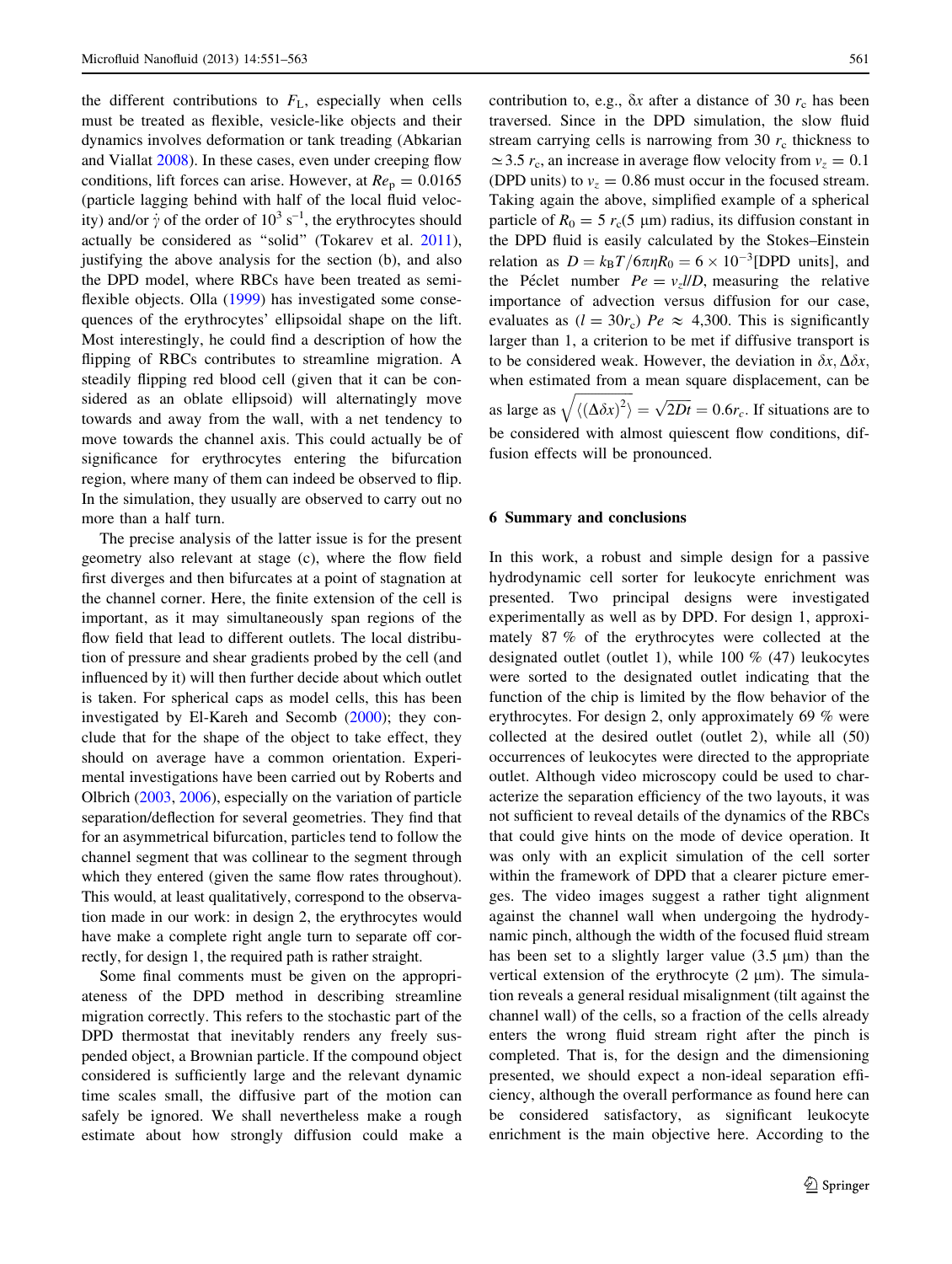<span id="page-11-0"></span>discussion in the previous section, additional lift forces in the pinch region (b) should be negligible compared to imperfections in misalignment. For addressing questions such as the difference in separation efficiency between both devices, the stage of bifurcation (c) should be of major concern for further work.

Using DPD models (or similar approaches) along with CFD-based tools in the design process for complicated microfluidic problems could be essential for future case and design studies, especially for applications involving the sorting or manipulation of odd-shaped, flexible and vesiclelike objects, the extension as well as their mutual interaction of which cannot be neglected with respect to the flow field. Although the nature of hydrodynamic forces acting on the cells as discussed in the last section are in principle known, it remains to be elucidated if one can make quantitative use of them to arrive at Eulerian–Langrangian type descriptions of blood cell dynamics that has been developed for macroscopic blood vessels (Worth Longest et al. 2004), and that would facilitate the design for microfluidic cell sorters in general.

Acknowledgments The support of the Deutsche Forschungsgemeinschaft (DFG) for its support within the Priority Program SPP 1164 is gratefully acknowledged.

## References

- Abkarian M, Viallat A (2008) Vesicles and red blood cells in shear flow. Soft Matter 4:653–657
- Boryczko K, Dzwinel W, Yuen DA (2003a) Dynamical clustering of red blood cells in capillary vessels. J Mol Mod 9(1):16–33
- Boryczko K, Dzwinel W, Yuen DA (2003b) Clustering revealed in high-resolution simulations and visualization of multi-resolution features in fluid-particle models. Concurr Comput Pract Exp 15(2):101–116
- Boryczko K, Dzwinel W, Yuen DA (2004) Modeling fibrin aggregation in blood flow with discrete-particles. Comput Method Prog Bio 75(3):181–194
- Brenner T (2005) Polymer fabrication and microfluidic unit operations for medical diagnostics on a rotating disk. Thesis/dissertation. [http://urn:nbn:de:bsz:25-opus-23062,](http://urn:nbn:de:bsz:25-opus-23062) [http://www.freidok.](http://www.freidok.uni-freiburg.de/volltexte/2306) [uni-freiburg.de/volltexte/2306](http://www.freidok.uni-freiburg.de/volltexte/2306)
- Cherukat P, McLaughlin JB (1994) The inertial lift on a rigid sphere in a linear shear flow field near a flat wall. J Fluid Mech 263:1–18
- Cherukat P, McLaughlin JB, Dandy DS (1999) A computational study of the inertial lift on a sphere in a linear shear flow field. Int J Multiphase Flow 25:15–33
- Cox RG, Hsu SK (1977) The lateral migration of solid particles in a laminar flow near a plane. Int J Multiphase Flow 3:201–222
- Cupelli C, Henrich B, Glatzel T, Moseler M, Zengerle R, Santer M (2008) Dynamic capillary wetting studied with dissipative particle dynamics. New J Phys 10(4):043009
- Di Carlo D, Irimia D, Tompkins RG, Toner M (2007) Continuous inertial focusing, ordering, and separation of particles in microchannels. Proc Natl Acad Sci USA 104(48):18892–18897
- El-Kareh AW, Secomb TW (2000) A model for red blood cell motion in bifurcating microvessels. Int J Multiphase Flow 26:1545–1564
- Español P, Warren PB (1995) Statistical-mechanics of dissipative particle dynamics. Europhys Lett 30(4):191–196
- Fedosov DA, Caswell B, Karniadakis GE (2010a) Systematic coarsegraining of spectrin-level red blood cell models. Comput Method Appl Mech Eng 199:1937–1948
- Fedosov DA, Caswell B, Karniadakis GE (2010b) A multiscale red blood cell model with accurate mechanics, rheology and dynamics. Biophys J 98:2215–2225
- Groot RD, Warren PB (1997) Dissipative particle dynamics: bridging the gap between atomistic and mesoscopic simulation. J Chem Phys 107(11):4423–4435
- Henrich B, Cupelli C, Moseler M, Zengerle R, Santer M (2007) An adhesive DPD wall model for dynamic wetting. Europhys Lett 80(6):60004
- Howard M (2003) Shapiro practical flow cytometry, 4th edn. Wiley, New York (Published online 28 Jan 2005)
- Liu Y, Liu WK (2006) Rheology of red blood cell aggregation by computer simulation. J Comput Phys 220(1):139–154
- Lowe CP (1999) An alternative approach to dissipative particle dynamics. Europhys Lett 47(2):145–151
- Marsh CA, Backx G, Ernst MH (1997) Static and dynamic properties of dissipative particle dynamics. Phys Rev E 56(2):1676–1691
- Noguchi H, Gompper G (2005) Shape transitions of fluid vesicles and red blood cells in capillary flows. Proc Natl Acad Sci USA 102(40):14159–14164
- Olla P (1999) Simplified model for red cell dynamics in small blood vessels. Phys Rev Lett 6(5):453–456
- Peters EAJF (2004) Elimination of time step effects in DPD. Europhys Lett 66(3):311–317
- Pozrikidis C (2003) Numerical simulation of the flowinduced deformation of red blood cells. Ann Biomed Eng 31:1194–1205
- Riegger L et al (2006) Read-out concepts for multiplexed bead-based fluorescence immunoassays on centrifugal microfluidic platforms. Sens Actuators A 126:455–462
- Roberts BW, Olbricht WL (2003) Flow-induced particulate separations. AIChE J 49(11):2842–2849
- Roberts BW, Olbricht WL (2006) The distribution of freely suspended particles at microfluidic bifurcations. AIChE J 52(1):199–206
- Rubinow SI, Keller JB (1999) The transverse force on a spinning sphere moving in a viscous fluid. J Fluid Mech 11:447–459
- Saffman PG (1965) The lift on a small sphere in a slow shear flow. J Fluid Mech 22(2):385–400
- Segré G, Silberberg A (1961) Radial particle displacements in Poisseuille flow of suspensions. Nature 189:209–210
- Steiner T, Cupelli C, Zengerle R, Santer M (2009) Simulation of advanced microfluidic systems with dissipative particle dynamics. Microfluid Nanofluid 7:307–323
- Sun C, Migliori C, Munn LL (2003) Red blood cells initiate leukocyte rolling in postcapillary expansions: a lattice boltzmann analysis. Biophys J 85:208–222
- Takagi J, Yamada M, Yasuda M, Seki M (2005) Continuous particle separation in a microchannel having asymmetrically arranged multiple branches. Lab Chip 5(7):778–784
- Takemura F, Magnaudet J (2003) The transverse force on clean and contaminated bubbles rising near a vertical wall at moderate Reynolds number. J Fluid Mech 495:235–253
- Tokarev A, Panasenko G, Ataullakhanov F (2011) Segregation of flowing blood: mathematical description. Math Model Nat Phenom 6(5):281–319
- Young B, Lowe JS, Stevens A, Heart JW (2006) Wheater's functional histology, 5th edn. Churchill Livingstone, London
- Worth Longest P, Kleinstreuer C, Buchanan JR (2004) Efficient computation of micro-particle dynamics including wall effects. Comput Fluids 33:577–601